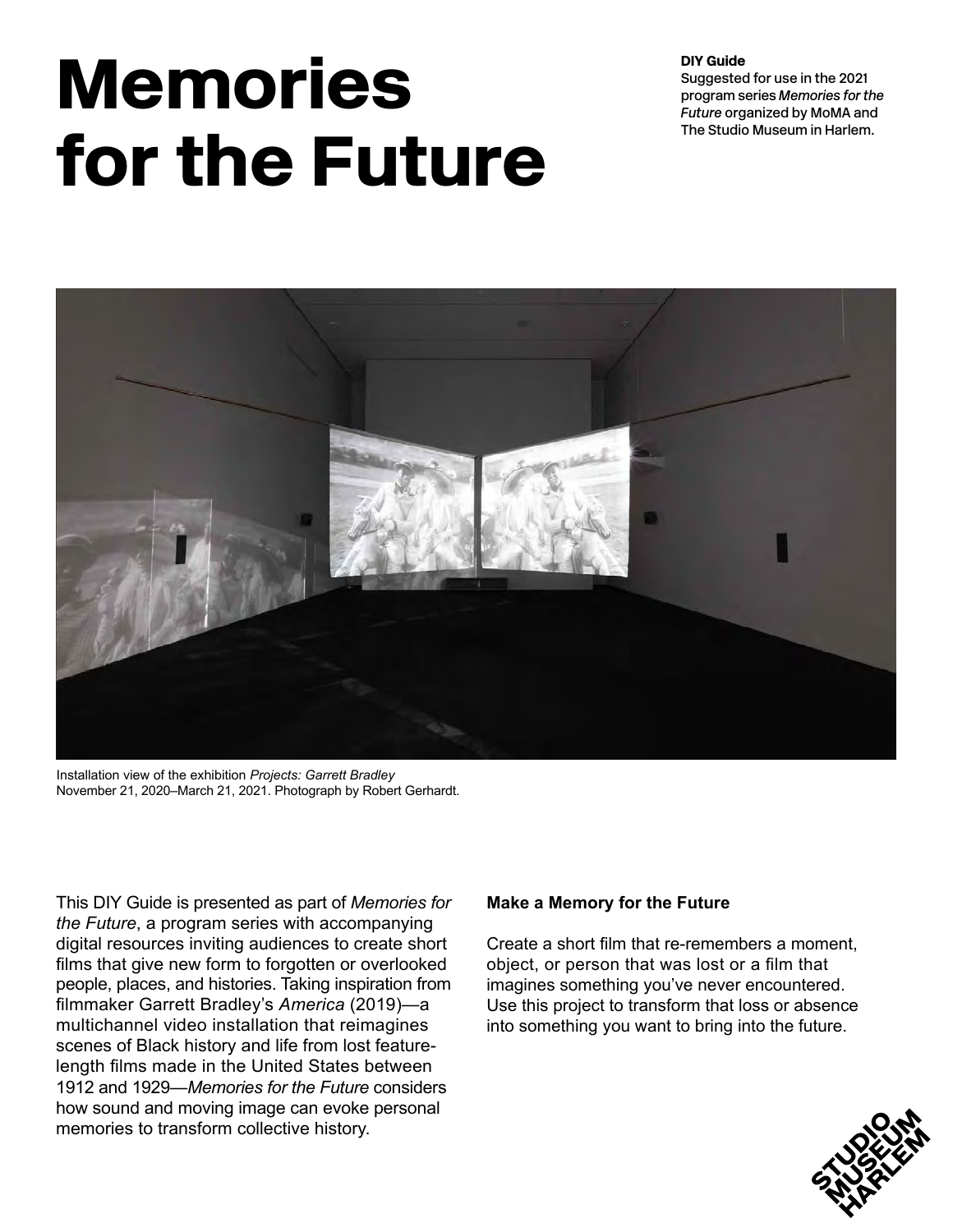DIY Guide *Memories for the Future*  Page 2

#### **FILM GUIDELINES:**

- One to two minutes long
- No dialogue
- Sound score encouraged
- File saved as .MOV or .mp4

#### **SUGGESTED MATERIALS:**

- Something to record images with, such as a phone or camera
- Something to record sound with, such as phones, computers, or microphones
- Editing platforms. Our meditative curriculum, available soon on studiomuseum.org

#### **HOW-TO:**

#### **Step 1. Consider the prompt on page one.**

Spend some time preparing preliminary ideas and give yourself space for reflection. Don't rush yourself.

If you need help getting started, ask yourself some of the following questions:

- What's around me right now? What images or sounds am I drawn to? What's missing?
- What would be around if I imagined myself in the past? In the future? What's different five years earlier or twenty years later?
- What are some of my favorite memories? Least favorite? Is there a moment I can recreate or make an alternate version of?
- Who or what do I hold most precious? What feeling do they give me? How would I want them to be remembered when I am not around?
- Where do I or the people I hold close exist within historical or community records? How do we appear? Where are we missing?

## **Step 2. Allow yourself to be inspired.**

Explore films from different eras and filmmakers. Additionally, look at still images (family photos, phone snapshots, magazines, photo books, etc.) and listen to music or soundscapes. We suggest:

- Visiting the installation of *America* in *[Projects:](https://studiomuseum.org/exhibition/projects-garrett-bradley) [Garrett Bradley](https://studiomuseum.org/exhibition/projects-garrett-bradley)* at The Museum of Modern Art or streaming *[TIME](https://www.amazon.com/Time-Fox-Rich/dp/B08J7DDGJY)* by Garrett Bradley.
- Looking through archives—places where you store memories, papers, images, and sounds—you already have. This could be your voice notes or camera roll on your phone, a playlist, or a box where important family items are kept.
- Exploring public archives, such as the [Library of](https://www.loc.gov/collections/?all=true&fa=original-format:film,+video&st=slideshow) [Congress](https://www.loc.gov/collections/?all=true&fa=original-format:film,+video&st=slideshow) and [Internet Archive.](http://archive.org)
- Watching your favorite films and seeing if you notice new things about the story, colors, rhythms, location, or characters.
- Checking out student filmmaker's work on YouTube or publicly available short films such as the ones commissioned by Visual AIDS for Day With(out) Art.



Page 2 & 5: Garrett Bradley, *America* (video still), 2019 Multichannel video installation. Courtesy the artist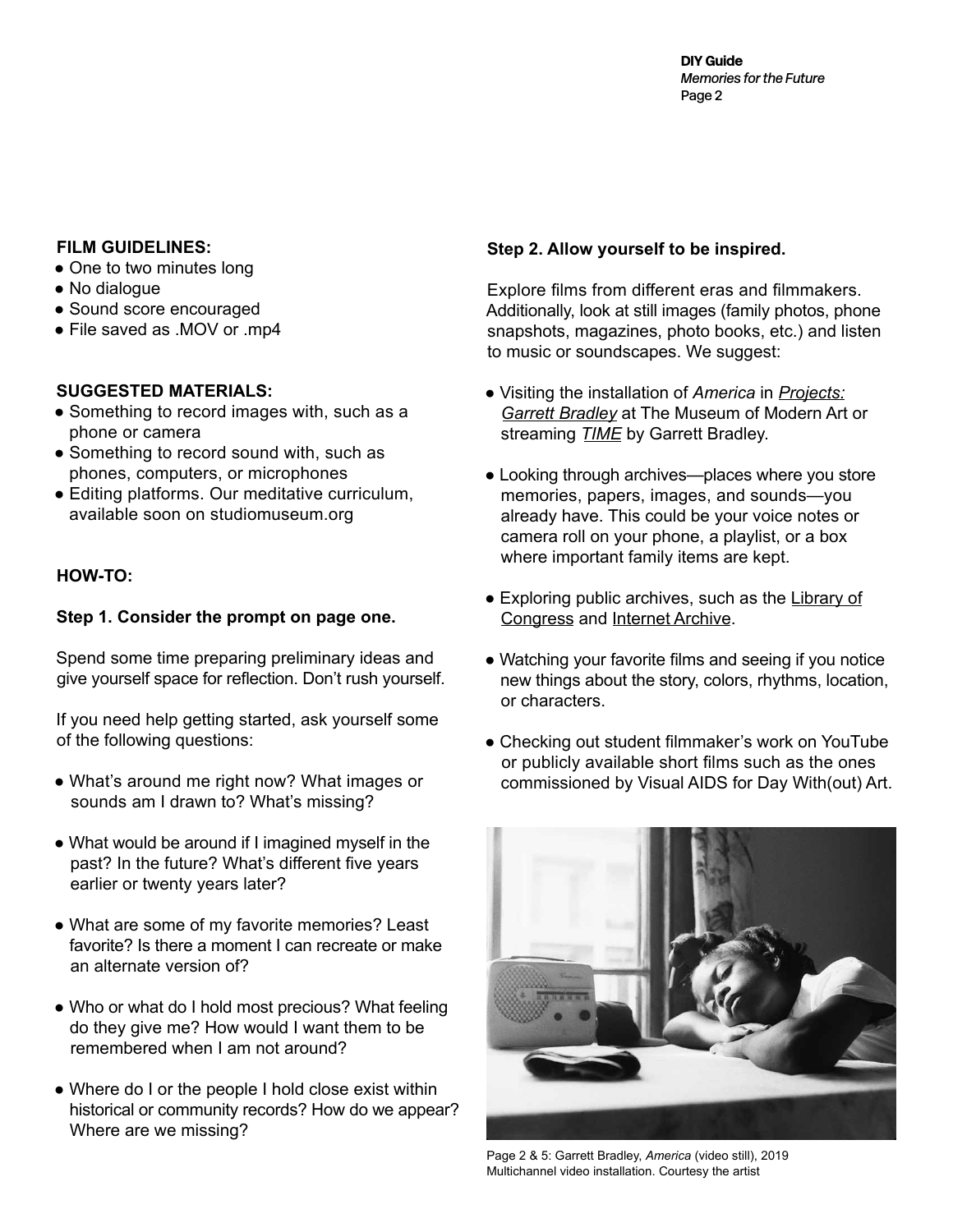## **Step 3. Decide if you'll film new material or collect footage.**

Perhaps you have some long clips saved or footage from old projects that you want to montage and remix together. Or, you may want to cut old footage, still images, publicly available clips, or GIFs together with newly filmed scenes. If you're filming, you can plan out what you'll film or see where your recording process takes you. If you're exclusively using existing footage, skip to Step 6.

## **Step 4. Gather your tools and start planning.**

Look at what you have around you. Experiment with different tools such as a phone, computer, tablet, or camera, all of which will give your recordings different textures. Using whatever you have will present exciting opportunities and challenges. Once you've decided on which tools to use, you might want to choose filming locations or decide if there will be people featured in your film. Storyboarding, or charting out what you might want to film, can also be a useful planning tool!

## **Step 5. Prepare the space and film.**

As you record, try standing in different places and see how that changes the frame of your shot. If you have control over your lighting, consider altering the strength and sources to shape the mood and tone of the environment.

## **Step 6. Edit.**

Collect your visual materials and upload them to your editing program. Start with playful experimentation,as almost everything is reversible! As you begin to decide on a sequence, you can combine different moving image clips, remove segments, or add in still images. You can speed up or slow down the pacing and change the colors or quality of the recordings. Try layering on filters, effects, or stickers––this is easier in applications like TikTok or Instagram stories. Don't forget to save your files as you work!

# **5 EASY STEPS TO EDIT VIDEOS ON YOUR PHONE:**

**[See image guide on page 4]**

# **1.**

Go to where videos are stored on your phone and select the video you want to edit.

# **2.**

Once your video is full screen, watch it through to the end. Click "Edit" to open up the in-app video editor.

## **3.**

Use the bar that shows the timeline of your video and clip it to your desired length.

## **4.**

Play around with filters or the video's orientation and adjust the settings on your video such as contrast, saturation, and exposure. When you're done, save your edited clip as a new file, so that you still keep the original.

## **5.**

If you have multiple clips, you can use other phone apps or computer software to edit your clips together.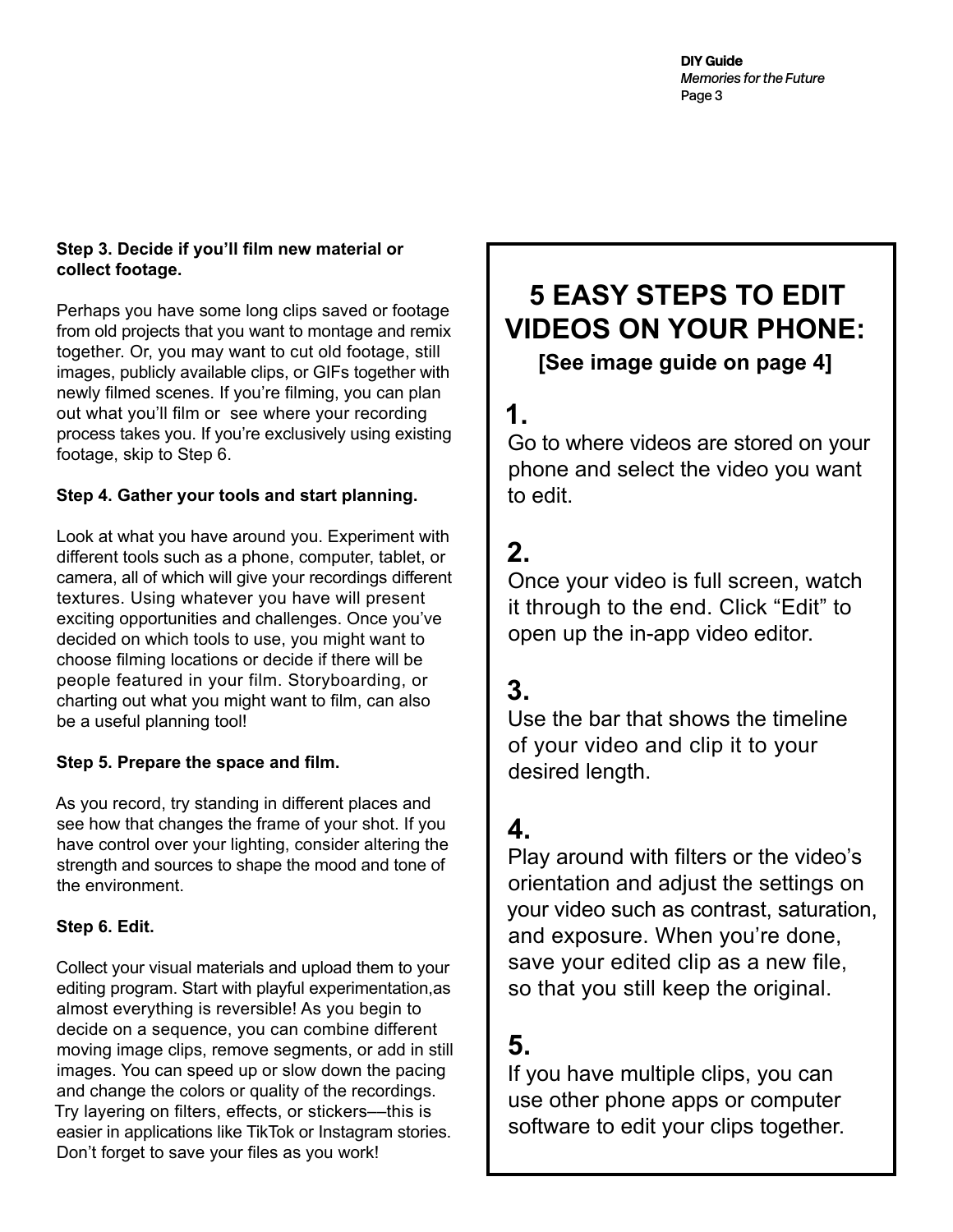## **5 EASY STEPS TO EDIT VIDEOS ON YOUR PHONE**

## **1.**

On your phone, select the video you want to edit.



## **3.**

Use the timeline of your video to clip it to your desired length.



## **2.**

Watch it through. Click "Edit" to open up the in-app editor.



## **4.**

Edit video. Save your edited clip as a new file.